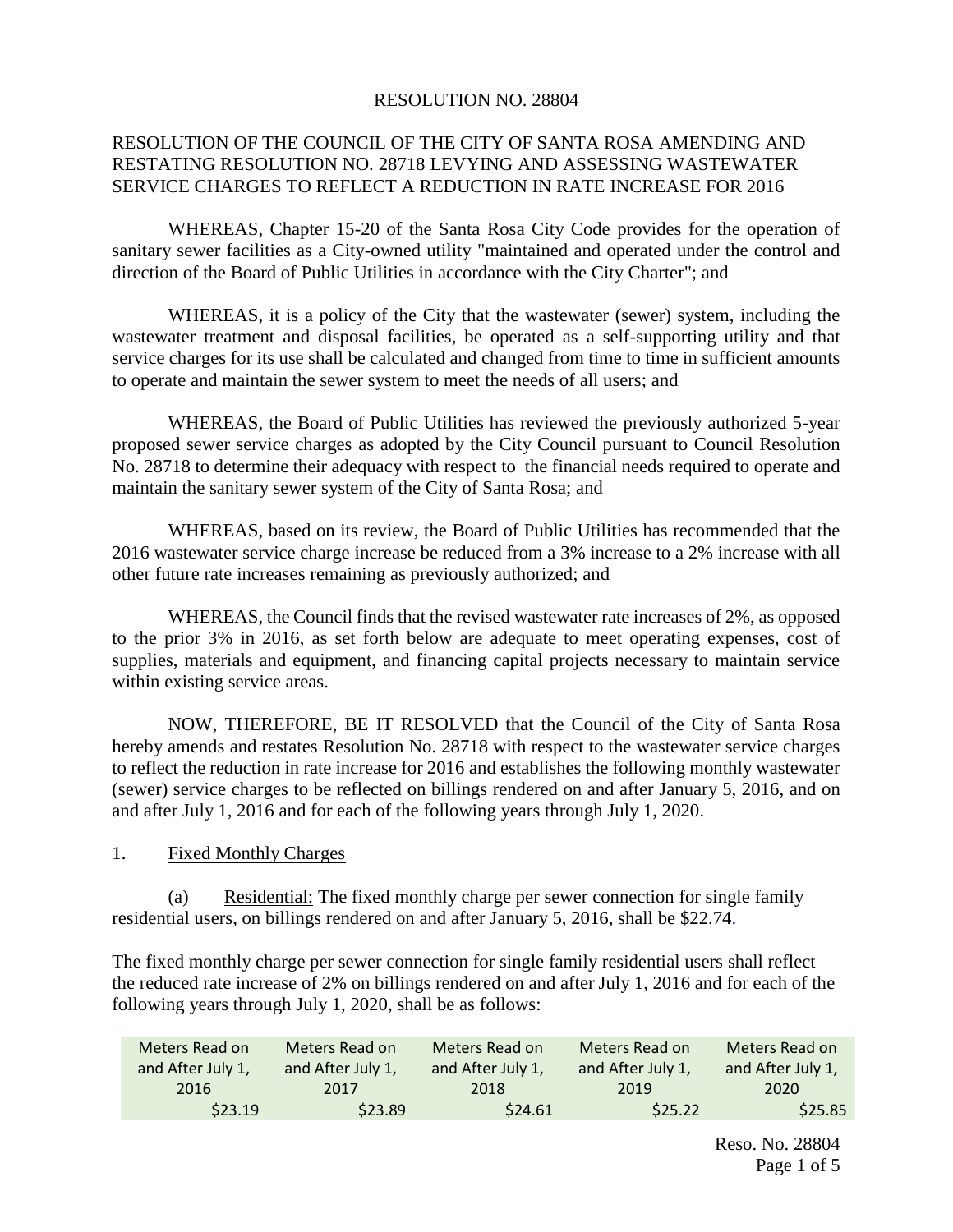(b) Commercial/Industrial/Multi-Family: The fixed monthly charge per sewer connection for commercial, industrial, and multi-family residential users is based on the size of the water meter to the premises, and shall reflect the reduced rate increase of 2% as of July 1, 2016, and for each of the following years through July 1, 2020, shall be as follows:

| <b>Meter Size (in</b><br>inches) | <b>Meters</b><br><b>Read on</b><br>and After<br>January 5,<br>2016 | <b>Meters</b><br><b>Read on</b><br>and After<br><b>July 1, 2016</b> | <b>Meters</b><br><b>Read on</b><br>and After<br><b>July 1, 2017</b> | <b>Meters</b><br>Read on<br>and After<br><b>July 1, 2018</b> | <b>Meters</b><br>Read on<br>and After<br><b>July 1, 2019</b> | <b>Meters</b><br><b>Read on</b><br>and After<br><b>July 1, 2020</b> |
|----------------------------------|--------------------------------------------------------------------|---------------------------------------------------------------------|---------------------------------------------------------------------|--------------------------------------------------------------|--------------------------------------------------------------|---------------------------------------------------------------------|
| 5/8" & 3/4"                      | \$22.74                                                            | \$23.19                                                             | \$23.89                                                             | \$24.61                                                      | \$25.22                                                      | \$25.85                                                             |
| 1"                               | \$54.75                                                            | \$55.85                                                             | \$57.53                                                             | \$59.26                                                      | \$60.74                                                      | \$62.26                                                             |
| 1.5"                             | \$108.11                                                           | \$110.27                                                            | \$113.58                                                            | \$116.99                                                     | \$119.91                                                     | \$122.91                                                            |
| 2"                               | \$172.15                                                           | \$175.59                                                            | \$180.86                                                            | \$186.29                                                     | \$190.95                                                     | \$195.72                                                            |
| 3"                               | \$321.56                                                           | \$327.99                                                            | \$337.83                                                            | \$347.96                                                     | \$356.66                                                     | \$365.58                                                            |
| 4"                               | \$535.00                                                           | \$545.70                                                            | \$562.07                                                            | \$578.93                                                     | \$593.40                                                     | \$608.24                                                            |
| 6"                               | \$1,068.60                                                         | \$1,089.97                                                          | \$1,122.67                                                          | \$1,156.35                                                   | \$1,185.26                                                   | \$1,214.89                                                          |

## 2. General User Charges

(a) Residential: In addition to the fixed monthly charge set forth in section 1, residential users shall pay a user charge of \$13.08 for each 1,000 gallons of wastewater generated, on billings rendered on and after January 5, 2016, and usage charges for each 1,000 gallons of wastewater generated, on billings rendered on and after July 1, 2016, which shall reflect the reduced rate increase of 2%, and for each of the following years through July 1, 2020 as follows:

| Meters Read on<br>and After July 1, | Meters Read on<br>and After July 1, | Meters Read on<br>and After July 1, | Meters Read on<br>and After July 1, | Meters Read on<br>and After July 1, |
|-------------------------------------|-------------------------------------|-------------------------------------|-------------------------------------|-------------------------------------|
| 2016                                | 2017                                | 2018                                | 2019                                | 2020                                |
| \$13.34                             | \$13.74                             | \$14.15                             | \$14.50                             | \$14.86                             |

(b) User Charges for Commercial/Industrial Operations: In addition to the fixed monthly charges set forth in section 1, the following types of commercial/industrial operations shall pay a user charge for each 1,000 gallons of water used, based on wastewater strength ranges on file at the Water Department, which shall reflect the reduced rate increase of 2% effective as of July 1, 2016 and for each of the following years through July 1, 2020, as follows:

| Meters<br>Read on | <b>Meters</b><br>Read on                          | <b>Meters</b><br>Read on | <b>Meters</b><br>Read on | Meters <sup>1</sup><br>Read on | <b>Meters</b><br>Read on |
|-------------------|---------------------------------------------------|--------------------------|--------------------------|--------------------------------|--------------------------|
| and After         | and After and After and After and After and After |                          |                          |                                |                          |
|                   |                                                   |                          |                          |                                |                          |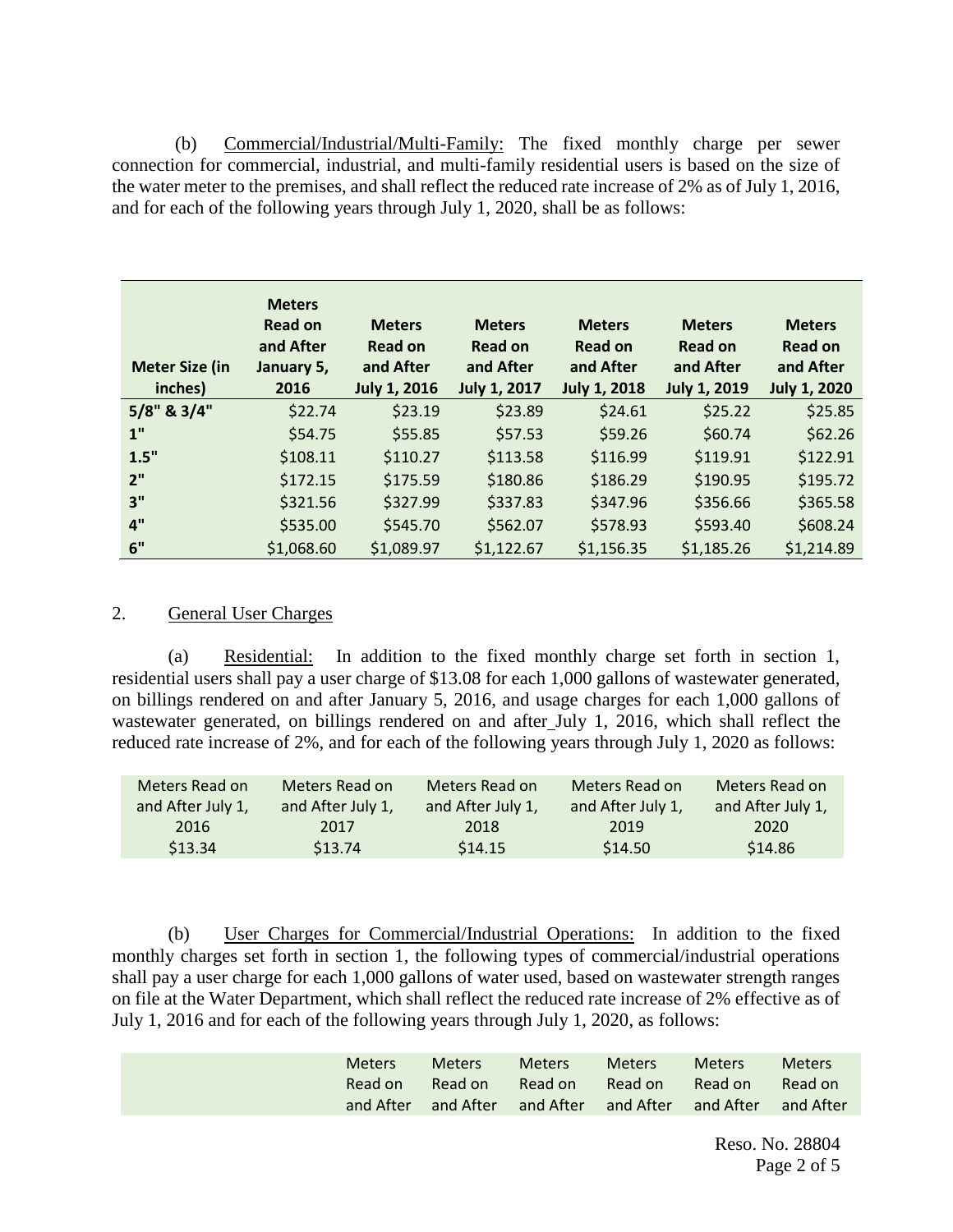|                          | January         | July 1,     | July 1,      | July 1,     | July 1,               | July 1,               |  |
|--------------------------|-----------------|-------------|--------------|-------------|-----------------------|-----------------------|--|
|                          | 5, 2016         | 2016        | 2017         | 2018        | 2019                  | 2020                  |  |
| Low Strength             | \$10.87         | 11.09<br>S. | \$.<br>11.42 | \$11.76     | $\mathsf{S}$<br>12.05 | $5$ 12.35             |  |
| <b>Standard Strength</b> | $5 \quad 13.08$ | 13.34<br>S. | 13.74<br>\$. | \$14.15     | $\zeta$<br>14.50      | \$14.86               |  |
| <b>Medium Strength</b>   | $5 \t14.50$     | 14.79<br>S. | 15.23<br>\$. | \$15.69     | \$<br>16.08           | $\mathsf{S}$<br>16.48 |  |
| High Strength            | $5$ 17.91       | 18.27       | 18.82<br>S.  | S.<br>19.38 | 19.86<br>S.           | 20.36<br>S.           |  |

Commercial/industrial users identified and coming within the provisions of section 3 shall also pay a surcharge as therein set forth.

### 3. Additional Surcharge

(a) Calculated:

In addition to the fixed and user charges set forth in sections 1, and 2 for a commercial/industrial user whose wastewater strengths exceed the range for its category, as determined by being sampled and analyzed, an additional surcharge based on strength shall be imposed, calculated, and billed based on the actual test results.

Additional surcharges are based on laboratory analysis of the discharge to the sewer collection system by the affected customer. Monthly surcharges are developed for each commercial and industrial connection to the sewer system whose wastewater is sampled and analyzed, based on the flow from the premises, the laboratory analysis, and the applicable unit costs. Each customer subject to the extraordinary strength surcharges would also pay the general wastewater rates, including a service charge based on meter size and the standard strength wastewater usage rate. The additional surcharges reflect the additional costs associated with treating loads associated with wastewater from these monitored users.

|            |                                        | On and<br>After<br>January 5,<br>2016 |  | On and<br>After July 1,<br>2016 |  | On and<br>After July 1,<br>2017 |  | On and<br>After July 1,<br>2018 |  | On and<br>After July 1,<br>2019 |  | On and<br>After July 1,<br>2020 |
|------------|----------------------------------------|---------------------------------------|--|---------------------------------|--|---------------------------------|--|---------------------------------|--|---------------------------------|--|---------------------------------|
|            | <b>Additional Surcharges Per Pound</b> |                                       |  |                                 |  |                                 |  |                                 |  |                                 |  |                                 |
| <b>BOD</b> |                                        | 0.44                                  |  | 0.45                            |  | 0.46                            |  | 0.47                            |  | 0.48                            |  | 0.49                            |
| <b>TSS</b> |                                        | 0.51                                  |  | 0.52                            |  | 0.54                            |  | 0.56                            |  | 0.57                            |  | 0.58                            |
| Ammonia    |                                        | 1.12                                  |  | 1.14                            |  | 1.17                            |  | 1.21                            |  | 1.24                            |  | 1.27                            |

### *Sample Additional Surcharge Calculation*

Measured monthly flow  $= 100,000$  gallons  $= 0.100$  MG Measured  $BOD = BODM = 1200$  mg/l Measured  $TSS = TSSM = 800$  mg/l Measured TKN = TKNM =  $50 \text{ mg/l}$ 

Extraordinary Strength Surcharge =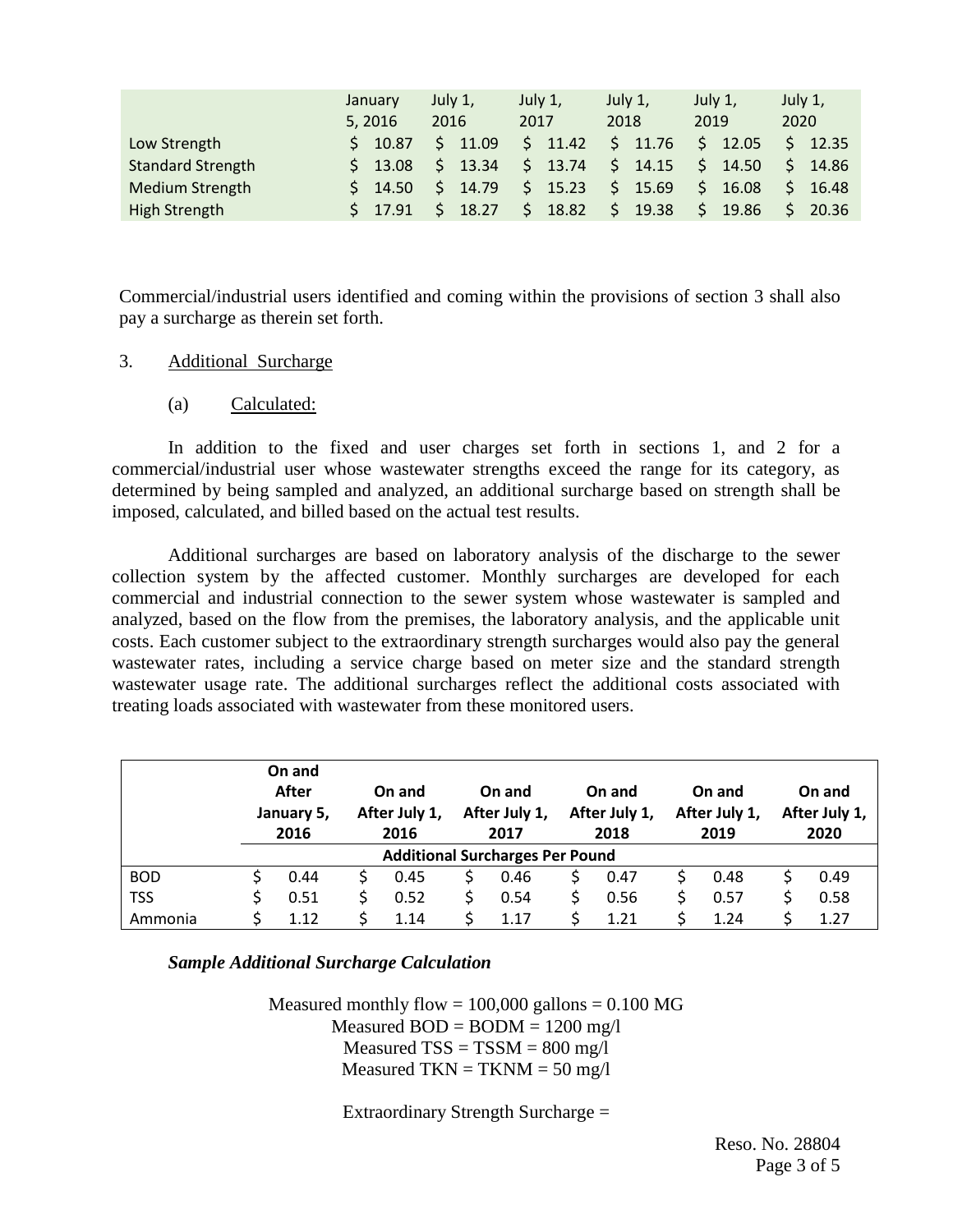### $($  BODM - BODStd  $)$  x \$0.44 + ( TSSM - TSSStd ) x \$0.51 + ( TKNM - TKNStd ) x \$1.12 ] x 8.34 x Flow  $= [ (1,200 - 270) \times $0.44 + (800 - 225) \times $0.51 + 0 \times $1.12] \times 8.34 \times 0.100 \text{ MG}$ = **\$586.95**

In this example, the measured TKN is below the standard threshold, so the surcharge does not include costs related to this constituent. Also, the factor from converting mg/l to lbs/MG is 8.34.

#### (b) Establishment of a Monthly Surcharge Rate:

In addition to the fixed and user charges set forth in Sections 1 and 2, a monthly surcharge rate may be established for commercial/industrial users discharging high strength waste. The monthly rate shall be determined as set forth in 3(a) and by utilizing the average of twelve billing periods of analytical data. Should the discharge characteristics of a commercial/industrial category change over time from that which the rate was developed, the rate for that commercial/industrial discharger shall be developed in accordance with 3 (a).

5. Mixed Service Users

The City of Santa Rosa shall place each account into one of the above categories of users based upon which is the predominant service use.

Business enterprises will be classified into a commercial or industrial category by the City of Santa Rosa in accordance with standard definitions.

BE IT FURTHER RESOLVED that wastewater service billings shall be based on these new rates and charges on billings rendered on and after January 5, 2016.

BE IT FURTHER RESOLVED that the revenues collected from the adopted wastewater service charges shall be used to defray any expenses associated with the City's Local Wastewater Fund.

BE IT FURTHER RESOLVED that pursuant to City Code Section 15-20.040(C), the minimum sewer usage charge will be set at 1,000 gallons per month.

BE IT FURTHER RESOLVED that delinquent charges and all penalties thereon when recorded as provided in Chapter 6 of Part 1 of Division 2 of Title 5 of the Government Code and in Chapter 15-20 of the Santa Rose City Code, as the same now exist or may hereafter be amended, shall constitute a lien upon the real property served (except publicly-owned property) and such lien shall continue until the charge(s) and all penalties thereon are fully paid or the property sold therefore.

BE IT FURTHER RESOLVED that the Council, based on the reports, oral and written, of staff, the recommendations of the Board of Public Utilities, the other materials provided and considered, and the testimony and other evidence presented, finds that the changes in monthly